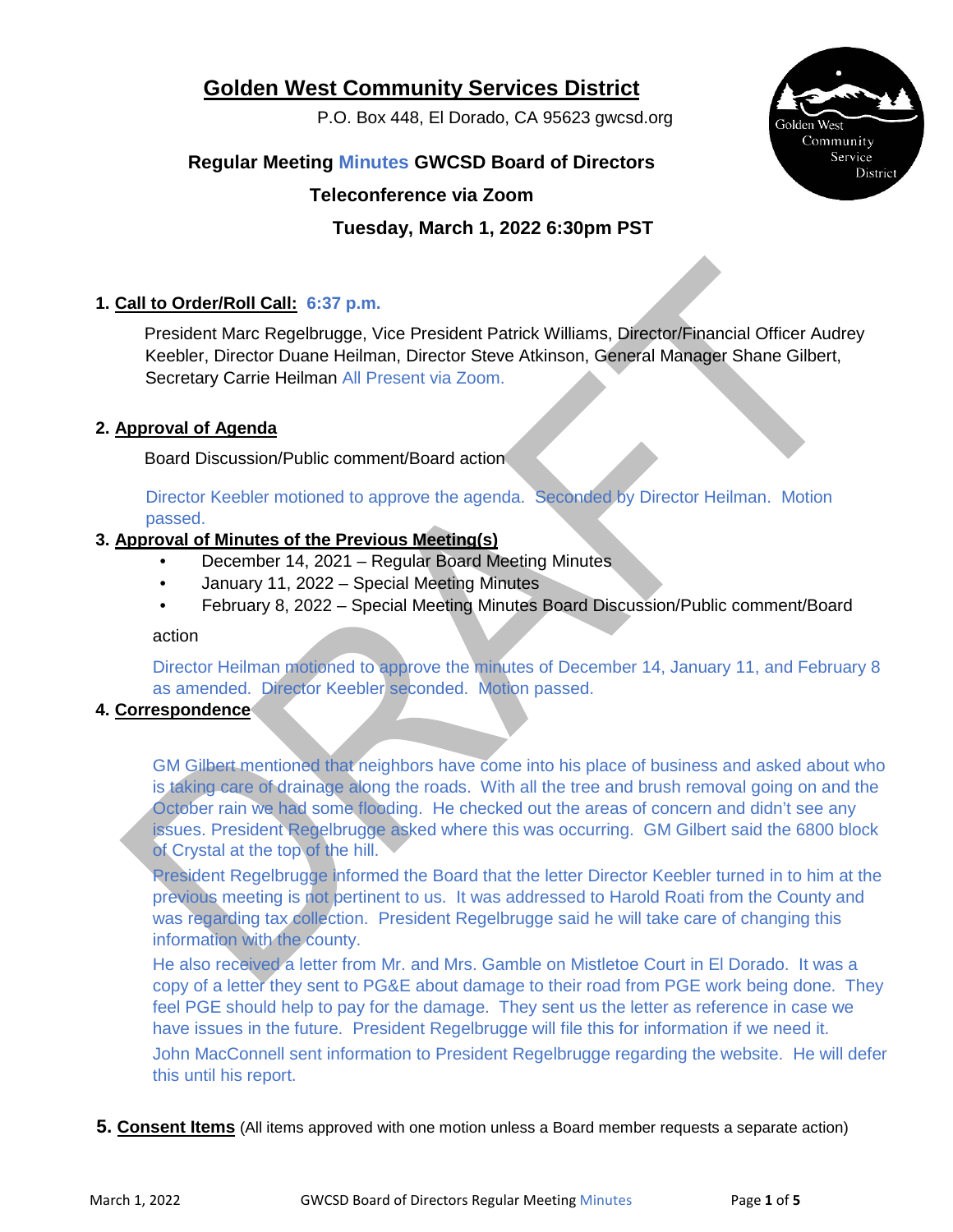- El Dorado County Financial Reports: Accepted as presented from the County. No Action Director Keebler says our Financial Reports have been posted on our website. We are almost up to date with the county. We have only one outstanding bill and are within \$500 from being spot on with the County budget.
- Bills paid since last Regular Meeting (Vouchers).

Board discussion/Public comment/Board action

Director Williams moved we approve the Financial Report. Director Keebler seconded the motion. Motion passed.

## **6. General Managers Report**

• Open discussion / Project Reports

#### Board discussion/Public comment/Board action

GM Gilbert: Due to price rise in asphalt he will not go out for bids for work this Spring. Two residents are finishing up their culverts. He has inspected these and all is well there. President Regelbrugge asked if there are any residents deficient in the condition of their culverts. GM Gilbert stated there weren't.

Someone called GM Gilbert regarding the common land and was interested in buying it. Are we interested in selling this property? President Regelbrugge suggests that if GM Gilbert has further inquiries in regard to the Common Property, have him send a letter of interest to the board and they will handle it. GM Gilbert will do that but would like permission from the Board. President Regelbrugge motioned to approve that GM Gilbert to refer any inquiries regarding the Common Property to the board.

Discussion: Director Williams asked if we ever resolved how to sell that property if we wanted to. President Regelbrugge stated we can add that to an agenda at a later time should we decide to.

Public discussion: John MacConnell informed the Board that on the website we have some discussion and letters from lawyers regarding the sale of this property. Director Keebler stated she recollects that someone was going to ask the county what our procedure would be.

Motion was seconded by Director Williams. All in favor.

#### **7. Director Reports**

#### Director Regelbrugge – December 2021 List, IT: Website status & needs

- December 21 action items: Signage: GM Gilbert has the signs for Manganite and Dolomite and will replace them as soon as he gets a part he needs. He does not have a street sign for Ferrite and Crystal. He will get that ordered and replaced John MacConnell stated the signs on Monitor and Dolomite that say, "not a districtmaintained road and permit required" are missing. GM Gilbert will take a look at the current signs that are up and order what is needed.
- President Regelbrugge will need to get together with GM Gilbert to update the bidders list as required annually. They will get together next week.
- Regarding MacConnell correspondence: John MacConnell wants to put together an information page on the website talking about current projects being done for members. 2017 was the last update. He would like to get information on 2019 Crystal Road work to post and also weed abatement contracts, drainage, ditch work, etc. President Regelbrugge will get all this information from GM Gilbert when they meet and give it to John to post. John MacConnell also notified the Board that the permits are on the web to be printed and turned in to our GM, however he would like to make them fillable on the website so they can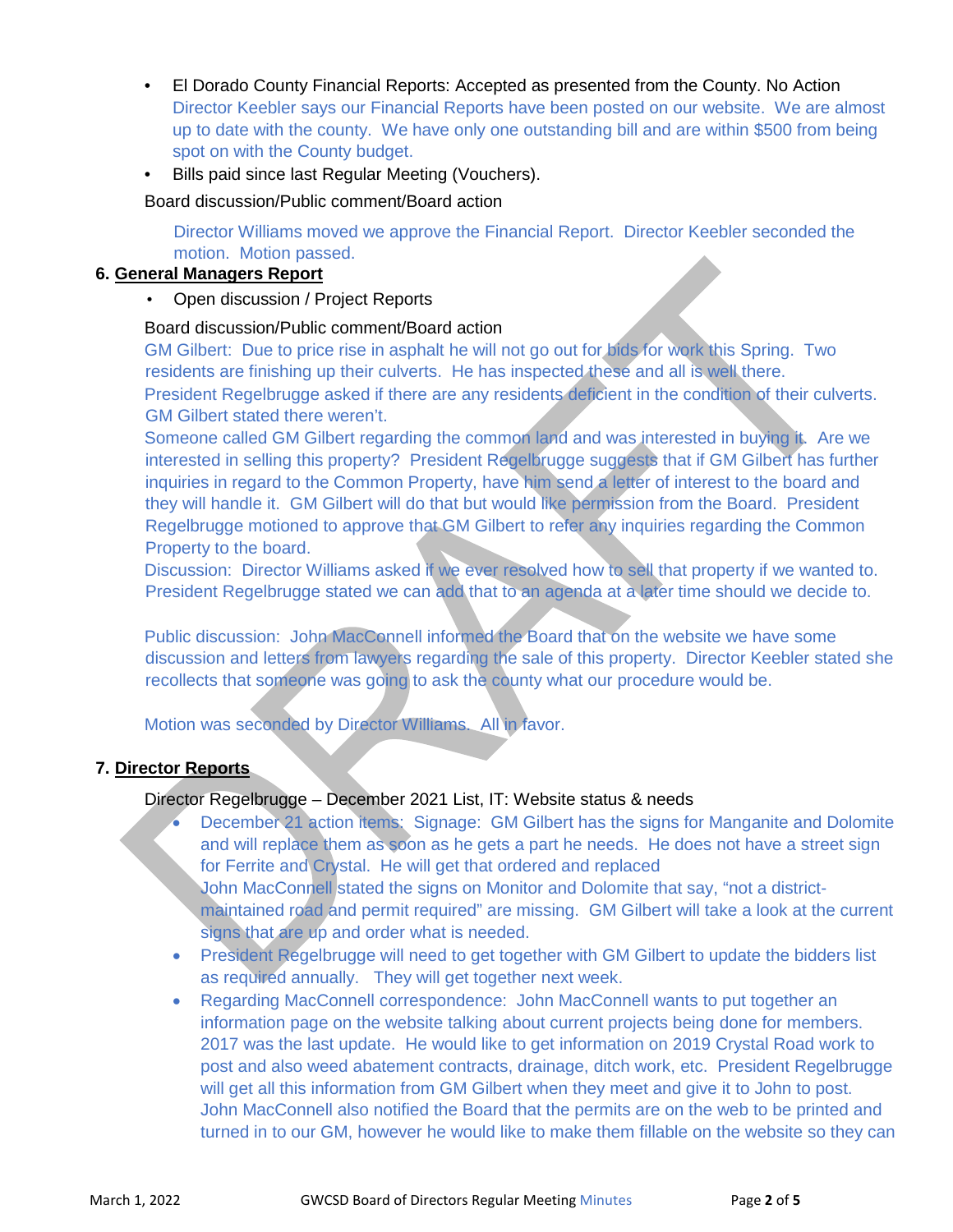easily be submitted to the GM. GM Gilbert thinks that is a good idea. GM Gilbert and President Regelbrugge will review the current forms and make sure they are sufficient as is. If so, they will have John Maconnell set them up as workable documents on the website.

Director Willliams – Nothing to report.

Director Heilman – Nothing to report.

#### Director Keebler – Financial Report

We have one outstanding expenditure which is the second portion of the board member solicitation. She submitted the voucher. Our balance is approximately \$330,000. We should have \$480,000 to spend on roads when we are ready. Winter season is over with reports being sent in regarding employees etc. In June she will submit the budget for approval for next year. GM Gilbert asked what we would have to do to up our monthly dues. He would like to put that on the agenda for the next meeting for discussion. President Regelbrugge will put this on the agenda for the next meeting.

President Regelbrugge stated elections are coming up and asked who handled this correspondence in the past. Director Williams stated he handled it for the last election. Director Atkinson – Nothing to report.

Board discussion/Public comment/Board action

#### **8. Old Business**

• **DRAFT Purchasing and Assets Policy** – Director Regelbrugge has patched together a policy document that attempts to (a) harmonize the 2014 Purchasing Policy with Ordinance 2016-6, and (b) incorporate policy provisions covering purchase, management and disposal of capital assets provided by Director Keebler. Review and amend draft policy as needed.

President Regelbrugge and Director Keebler have been working on this. The draft is on the web and has been sent to all Directors. He asks the Board to recommend this be the first reading of this draft. The Board is to read, review and bring any changes to President Regelbrugge or Director Keebler. He will place it on the June Agenda for adoption.

Board discussion/Public comment/Board action

• **Utility Permit Ordinance –** The Board will consider adoption of Ordinance 2022-7, Utility Permit. Two readings of this Ordinance were held at the July and September (2021) Regular Meetings of the District.

We are prepared to adopt this ordinance today. Director Heilman made a motion to adopt the Ordinance 2022-7, Utility Permit as written. Motion was seconded by Director Atkinson. All in favor. Motion passed.

#### Board discussion/Public comment/Board action

• **GM Contract –** The Board, with the help of the General Manager, will consider plans for the General Manager's Contract going forward.

GM Gilbert is continuing to act as GM for 90 days. He will stay until we can find someone. He isn't sure he can commit to a full year, but will continue with 90-day extensions as long as he is able. Diana Kaighn stated that if GM Gilbert is willing to stick with us at a 90-day agreement we should do that. Director Williams agrees. We will stay status quo with a 90-day agreement that extends until either party decides to end the contract.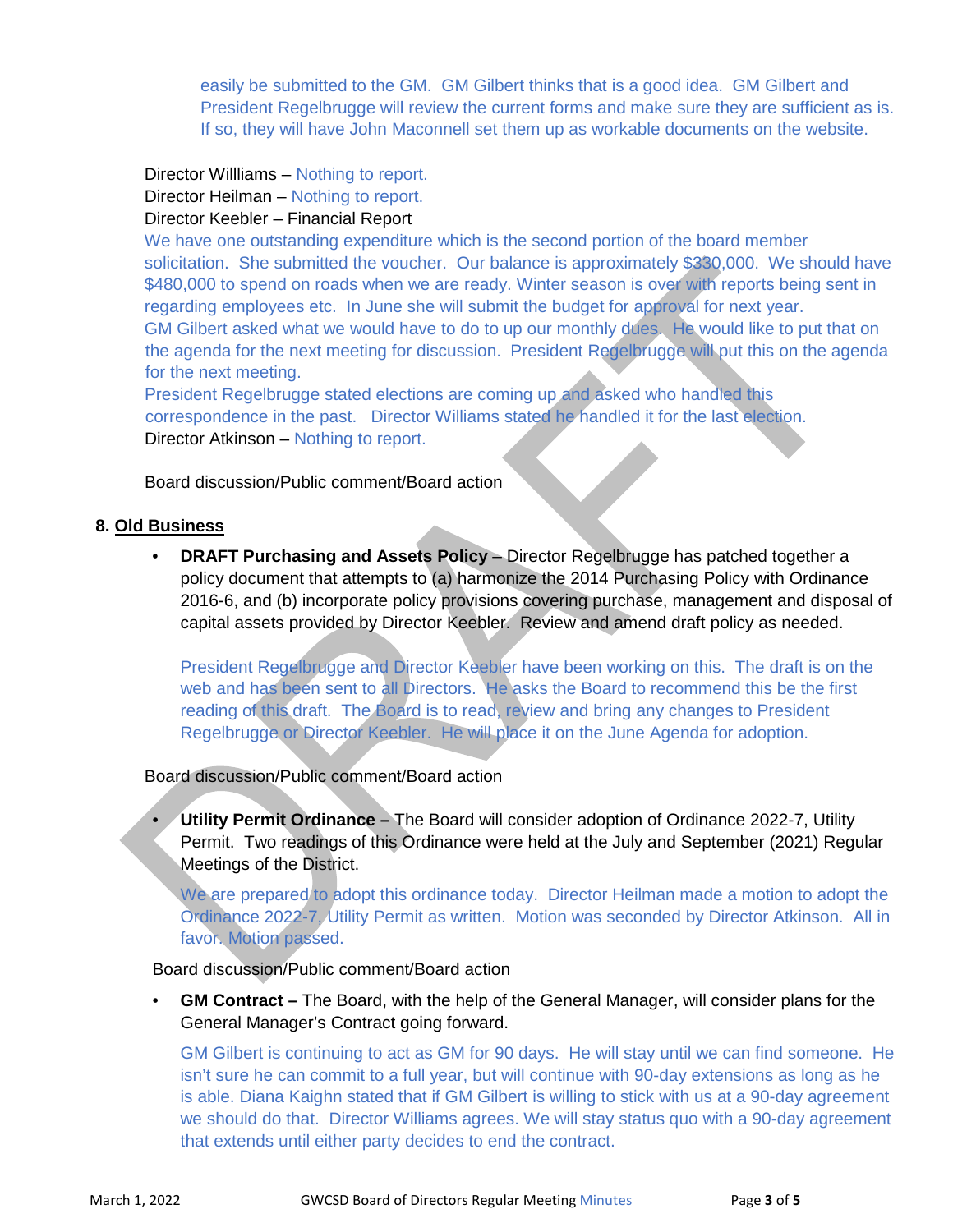Board discussion/Public comment/Board action

• **The CUCCAC Bidders List** California Uniform Construction Cost Accounting Commission recommends that CUCCAA participants (incl. GWCSD) publish their annually required notices soliciting information for inclusion on the Bidders List in November of each year.

We need to update our bidders list. Ed White will get the previous years' information to President Regelbrugge. GM Gilbert and President Regelbrugge will meet to exchange information on this.

Board discussion/Public comment/Board action

#### **9. New Business**

• **Public Engagement –** The Board will entertain discussion on improving the District's engagement with its residents, and possibly take action to implement some concepts or action plans proposed.

President Regelbrugge opened the meeting up for discussion on this item.

Director Heilman suggested we send out a flyer to all residents with our names and contact information and a description of who we are and what we do. Dan Weber agreed. Diana Kaighn said in the past we had community involvement. We had community members take copies of letters, go to their neighbors, and inform them of the GWCSD. President Regelbrugge stated we need someone to take this on and have an action plan. Director Atkinson volunteered to take this on.

The second Saturday in May is the clean-up day for Logtown. That's a good opportunity for us to get this information out. Diana Kaighn asked if she gave the previously used postcard to someone. Maybe they are in storage or Ed White might have some. President Regelbrugge will check the materials from Ed White and see if there is something there. Director Atkinson will put together literature draft to bring to the board.

Board discussion/Public comment/Board action

• **Meeting Format in re the COVID Pandemic.** The Board may recommend and possibly approve, as a result of ongoing concerns related to COVID-19, a teleconference finding pursuant to Government Code subsection 54953(e)(3) in order to allow for the use of virtual board meetings as authorized under Assembly Bill 361. Pursuant to Government Code subsections 54953(e)(3)(A) and (e)(3)(B)(ii), the Board will reconsider the circumstances of the state of emergency resulting from COVID-19 and the El Dorado County Public Health Officer's continued recommendation of measures to promote social distancing.

We don't have any restrictions about broadcasting the board meetings. We may want to always offer Zoom attendance along with in person meetings. Every 30 days we need to reauthorize solely tele-conference meetings if there is a need. Do we want to continue teleconferencing or are we ready to go solely in person? Let the Board know by March  $17<sup>th</sup>$ whether we need to tele-conference the next meeting in June.